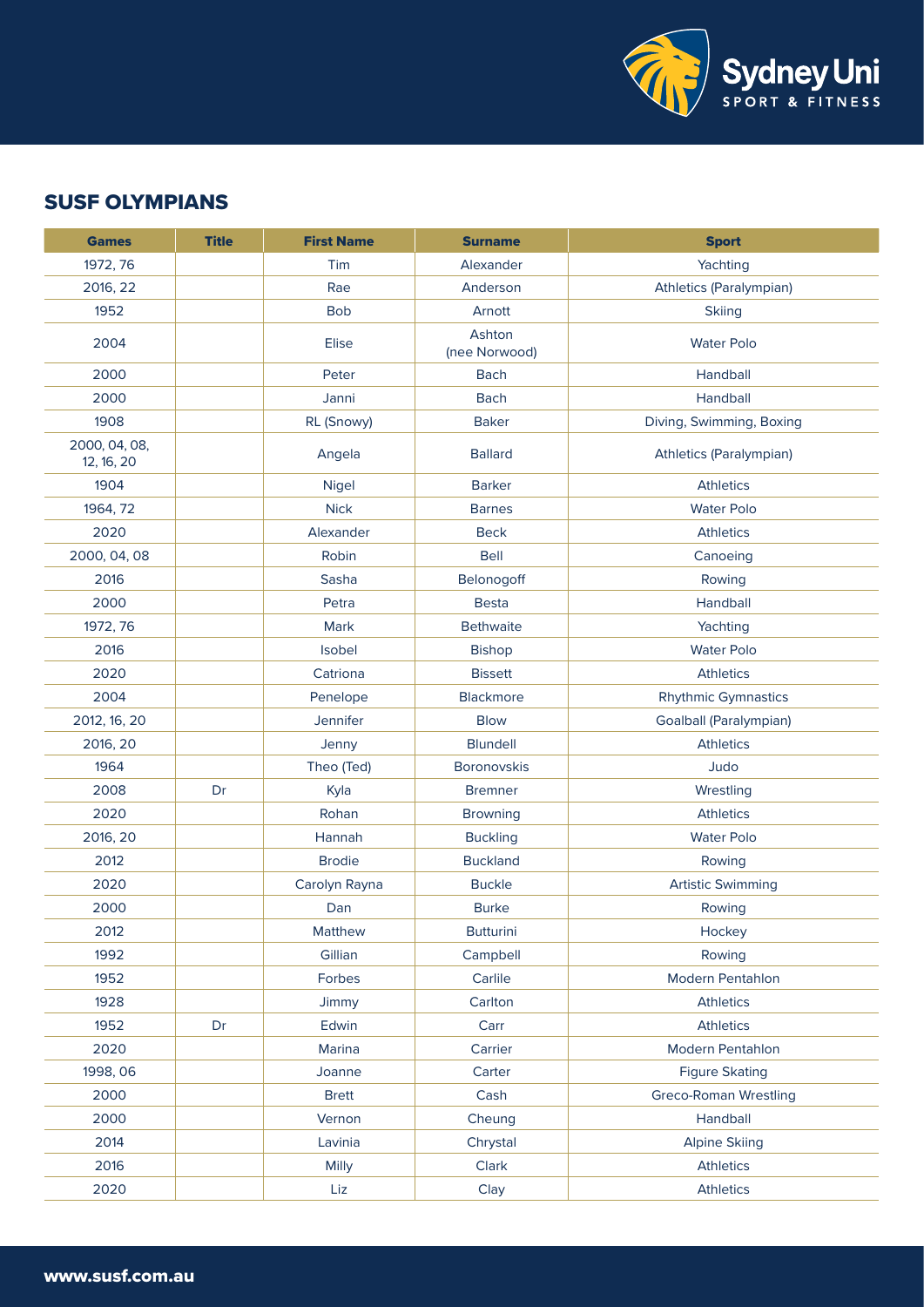

| <b>Games</b>     | <b>Title</b> | <b>First Name</b> | <b>Surname</b>               | <b>Sport</b>                        |
|------------------|--------------|-------------------|------------------------------|-------------------------------------|
| 1980             |              | Pauline           | Coates (nee Kahl)            | Rowing                              |
| 2016             |              | Joshua            | Clarke                       | <b>Athletics</b>                    |
| 1972             |              | Cheryl            | <b>Collins (nee Peasley)</b> | <b>Athletics</b>                    |
| 1976             |              | Tim               | Conrad                       | Rowing                              |
| 2008, 12         |              | Sarah             | Cook                         | Rowing                              |
| 1956             |              | Janice            | Cooper                       | <b>Athletics</b>                    |
| 1948             |              | Roger             | Cornforth                    | <b>Water Polo</b>                   |
| 2012, 16         |              | Johnno            | Cotterill                    | <b>Water Polo</b>                   |
| 2006, 10, 14, 18 |              | Holly             | Crawford                     | <b>Snowboard Halfpipe</b>           |
| 2000, 08         |              | Alex              | Croak                        | <b>Gymnastics and Diving</b>        |
| 2016             |              | Chloe             | Dalton                       | Rugby 7s                            |
| 1984, 88         |              | Karen             | Dalton                       | <b>Basketball</b>                   |
| 1964             |              | Gillian           | De Greenlaw                  | Swimming                            |
| 2000             |              | Eddie             | Denis                        | <b>Water Polo</b>                   |
| 1956             |              | Peter             | Denton                       | <b>Athletics</b>                    |
| 2002             |              | Michael           | Dickson                      | <b>Alpine Skiing</b>                |
| 2020             |              | Hannah            | Dodd                         | Wheelchair Basketball (Paralympian) |
| 2020             |              | Vincent           | Donnadieu                    | Athletics (Paralympian)             |
| 2004             |              | Kyeema            | Doyle                        | Rowing                              |
| 1992, 96, 00     |              | Matt              | Dunn                         | Swimming                            |
| 2016, 20         |              | Katie-Rae         | Ebzery                       | <b>Basketball</b>                   |
| 2004             |              | Michelle          | Engelsman                    | Swimming                            |
| 1996, 00, 04     |              | <b>Trish</b>      | Fallon                       | <b>Basketball</b>                   |
| 1976, 80         |              | Peter             | Farmer                       | <b>Athletics</b>                    |
| 1968             |              | John              | Farrington                   | <b>Athletics</b>                    |
| 2012, 20         |              | Edward            | Fernon                       | Modern Pentathlon                   |
| 1952             | Hon          | Mervyn            | Finlay                       | Rowing                              |
| 2006             |              | Nicholas          | Fisher                       | <b>Freestyle Skiing</b>             |
| 2020             |              | George            | Ford                         | <b>Water Polo</b>                   |
| 2012, 16         |              | Jessica           | Fox                          | Canoe/Kayak                         |
| 2004, 08         |              | Trent             | Franklin                     | <b>Water Polo</b>                   |
| 2000             |              | Kim               | Fredes (nee Briggs)          | Handball                            |
| 1992, 96, 00     |              | Chris             | Fydler                       | Swimming                            |
| 1996             |              | <b>Natalie</b>    | Galea                        | Judo                                |
| 2016, 20         |              | Cameron           | Girdlestone                  | Rowing                              |
| 2020             |              | Dean              | Gleeson                      | <b>Modern Pentathlon</b>            |
| 2016, 20         |              | Keesja            | Gofers                       | <b>Water Polo</b>                   |
| 2008             |              | Taniele           | Gofers                       | <b>Water Polo</b>                   |
| 2000             |              | David             | Gonzalez                     | Handball                            |
| 2000             |              | Al                | Gordon                       | Rowing                              |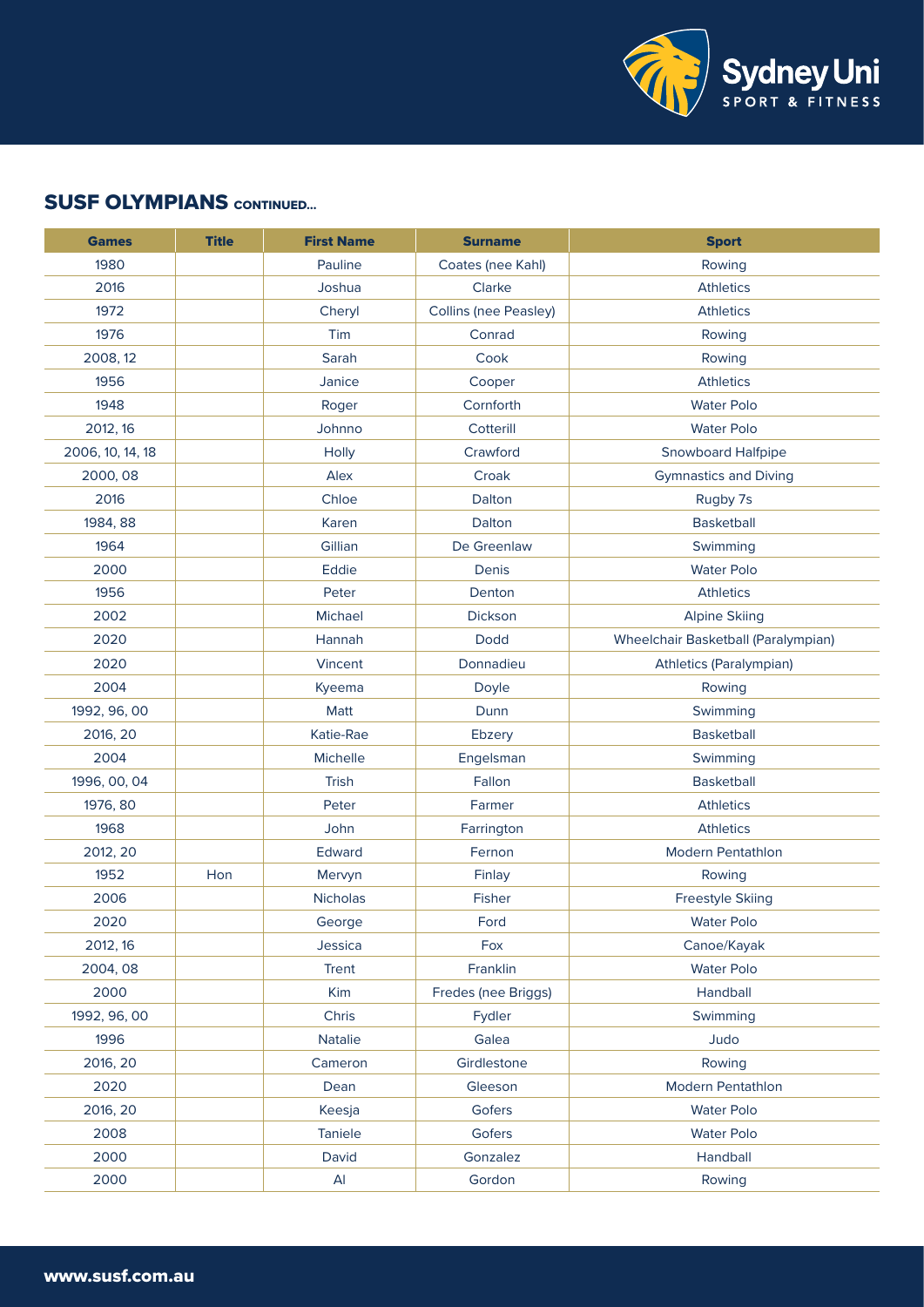

| <b>Games</b> | <b>Title</b> | <b>First Name</b> | <b>Surname</b>       | <b>Sport</b>                        |
|--------------|--------------|-------------------|----------------------|-------------------------------------|
| 1980, 84     |              | Peter             | Hadfield             | <b>Athletics</b>                    |
| 2008, 12     |              | Francis           | Hegerty              | Rowing                              |
| 2020         |              | Jack              | Hargreaves           | Rowing                              |
| 1968         | Dr           | John              | Harrison             | <b>Water Polo</b>                   |
| 2000, 04     |              | <b>Brett</b>      | Hawke                | Swimming                            |
| 2020         |              | Greta             | Hayes                | Hockey                              |
| 1956         |              | John              | Hayres               | Swimming                            |
| 2000         | Dr           | Monique           | Heinke               | Rowing                              |
| 2000         |              | Yvette            | Higgins              | <b>Water Polo</b>                   |
| 2008, 12     |              | Katie             | Hill                 | Wheelchair Basketball (Paralympian) |
| 2016         |              | Madeline          | <b>Hills</b>         | <b>Athletics</b>                    |
| 2018         |              | Madii             | Himbury              | <b>Mogul Skiing</b>                 |
| 1960         | Dr           | John              | Holt                 | Shooting                            |
| 1924         |              | <b>Dick</b>       | Honner               | <b>Athletics</b>                    |
| 2020         |              | Genevieve         | Horton               | Rowing                              |
| 2020         |              | Nicholas          | Hough                | <b>Athletics</b>                    |
| 2020         |              | Anthony           | Hrysanthos           | <b>Water Polo</b>                   |
| 2020         |              | Harriet           | Hudson               | Rowing                              |
| 1960         |              | John              | Hudson               | Rowing                              |
| 1996         |              | David             | Hynes                | <b>Baseball</b>                     |
| 2020         |              | Emma              | Jeffcoat             | Triathlon                           |
| 2016         |              | Ed                | <b>Jenkins</b>       | Rugby 7s                            |
| 2016         |              | Michelle          | Jenneke              | <b>Athletics</b>                    |
| 2006, 10, 14 | Dr           | Toby              | Kane                 | Alpine Skiing (Paralympian)         |
| 2020         |              | Matilda           | Kearns               | <b>Water Polo</b>                   |
| 2008, 12, 16 |              | Sally             | Kehoe                | Rowing                              |
| 2008         |              | Elizabeth         | Kell                 | Rowing                              |
| 1988         |              | Andrew            | Kiely                | <b>Modern Pentahlon</b>             |
| 2016         |              | Tom               | Kingston             | Rugby 7s                            |
| 2012         |              | Toby              | Lister               | Rowing                              |
| 2020         |              | Mackenzie         | Little               | <b>Athletics</b>                    |
| 2008, 12     |              | Sam               | Loch                 | Rowing                              |
| 1976         |              | lan               | Luxford              | Rowing                              |
| 1964         |              | Douglas           | MacLennan            | Gymnastics                          |
| 2008         |              | Robert            | Maitland             | <b>Water Polo</b>                   |
| 2012         |              | Kynan             | Maley                | Canoe/Kayak                         |
| 2000         |              | Rebecca           | Manuel (nee Gilmore) | Diving                              |
| 1992, 00     |              | Daniel            | Marsden              | <b>Water Polo</b>                   |
| 2018, 22     |              | James             | Matheson             | <b>Mogul Skiing</b>                 |
| 2012         |              | Kaarle            | McCulloch            | Cycling                             |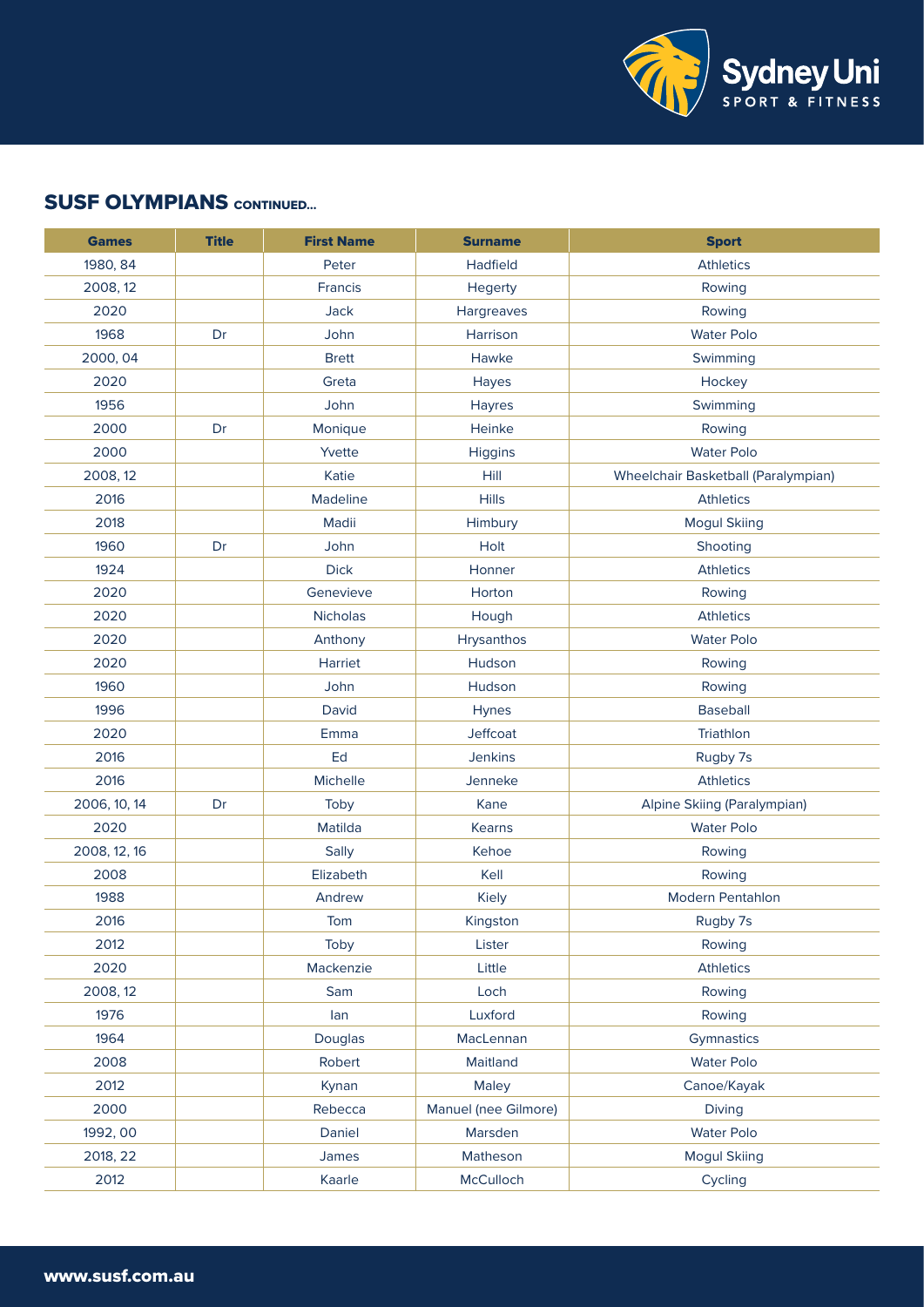

| <b>Games</b>     | <b>Title</b> | <b>First Name</b> | <b>Surname</b>                     | <b>Sport</b>                        |
|------------------|--------------|-------------------|------------------------------------|-------------------------------------|
| 2016             |              | Pat               | McCutcheon                         | Rugby 7s                            |
| 2020             |              | Nicola            | <b>McDermott</b>                   | <b>Athletics</b>                    |
| 2016             |              | Jeremy            | <b>McGrath</b>                     | Rowing (Paralympian)                |
| 2004, 08, 12     |              | Sam               | McGregor                           | <b>Water Polo</b>                   |
| 1948             |              | Leslie            | <b>McKeand</b>                     | <b>Athletics</b>                    |
| 1956, 60, 64     |              | David             | McKenzie                           | Fencing                             |
| 2020             |              | Simon             | <b>McTavish</b>                    | Canoe/Kayak                         |
| 2020             |              | Rowena            | Meredith                           | Rowing                              |
| 1936             |              | Jack              | Metcalfe                           | <b>Athletics</b>                    |
| 2004, 08         |              | Lachlan           | Milne                              | Canoeing                            |
| 2008, 12         |              | <b>Matthew</b>    | Mitcham                            | Diving                              |
| 1972, 76, 80, 84 |              | Peter             | Montgomery                         | <b>Water Polo</b>                   |
| 1908             | Dr           | HM (Paddy)        | Moran                              | <b>Rugby Union</b>                  |
| 2020             |              | Georgia           | Munro-Cook                         | Wheelchair Basketball (Paralympian) |
| 2004             |              | Louise            | Natoli                             | Canoeing                            |
| 2016             |              | Georgina          | Morgan                             | Hockey                              |
| 2016             |              | Ella              | Nelson                             | <b>Athletics</b>                    |
| 2016             |              | Rachel            | Neylan                             | Cycling                             |
| 1964             | Sir          | Bill              | Northam                            | Yachting                            |
| 2014             |              | Danielle          | O'Brien                            | <b>Figure Skating</b>               |
| 2020             |              | Jack              | O'Brien                            | Jack                                |
| 1992             |              | Mark              | Oberman                            | <b>Water Polo</b>                   |
| 2000             |              | Rod               | Owen-Jones                         | <b>Water Polo</b>                   |
| 1964             |              | Peter             | Paige                              | Judo                                |
| 1952             |              | Ted               | Pain                               | Rowing                              |
| 1956             |              | <b>Ross</b>       | Parker                             | <b>Athletics</b>                    |
| 2022             |              | Melissa           | Perrine                            | Alpine skiing (Paralympian)         |
| 1964             |              | William           | Phillips                           | <b>Water Polo</b>                   |
| 1972             |              | Peter             | Phillips                           | Weightlifting                       |
| 2004, 08, 12     |              | Katrina           | Porter                             | Swimming (Paralympian)              |
| 2004             |              | Natalie           | Porter                             | <b>Basketball</b>                   |
| 2008             |              | Alicia            | Poto                               | Basketball                          |
| 1996             | Dr           | <b>Brian</b>      | Power                              | Judo                                |
| 2008, 12         |              | <b>Brooke</b>     | Pratley                            | Rowing                              |
| 2012             |              | Olivia            | Price                              | Sailing                             |
| 2020             |              | Alexander         | Purnell                            | Rowing                              |
| 2012, 20         |              | <b>Nick</b>       | Purnell                            | Rowing                              |
| 2008             |              | Marty             | Rabjohns                           | Rowing                              |
| 2006, 10, 14     | Dr           | Astrid            | Radjenovic<br>(nee Loch-Wilkinson) | Bobsleigh                           |
| 1996, 00         | Dr           | Anna              | Reidy (nee Windsor)                | Swimming                            |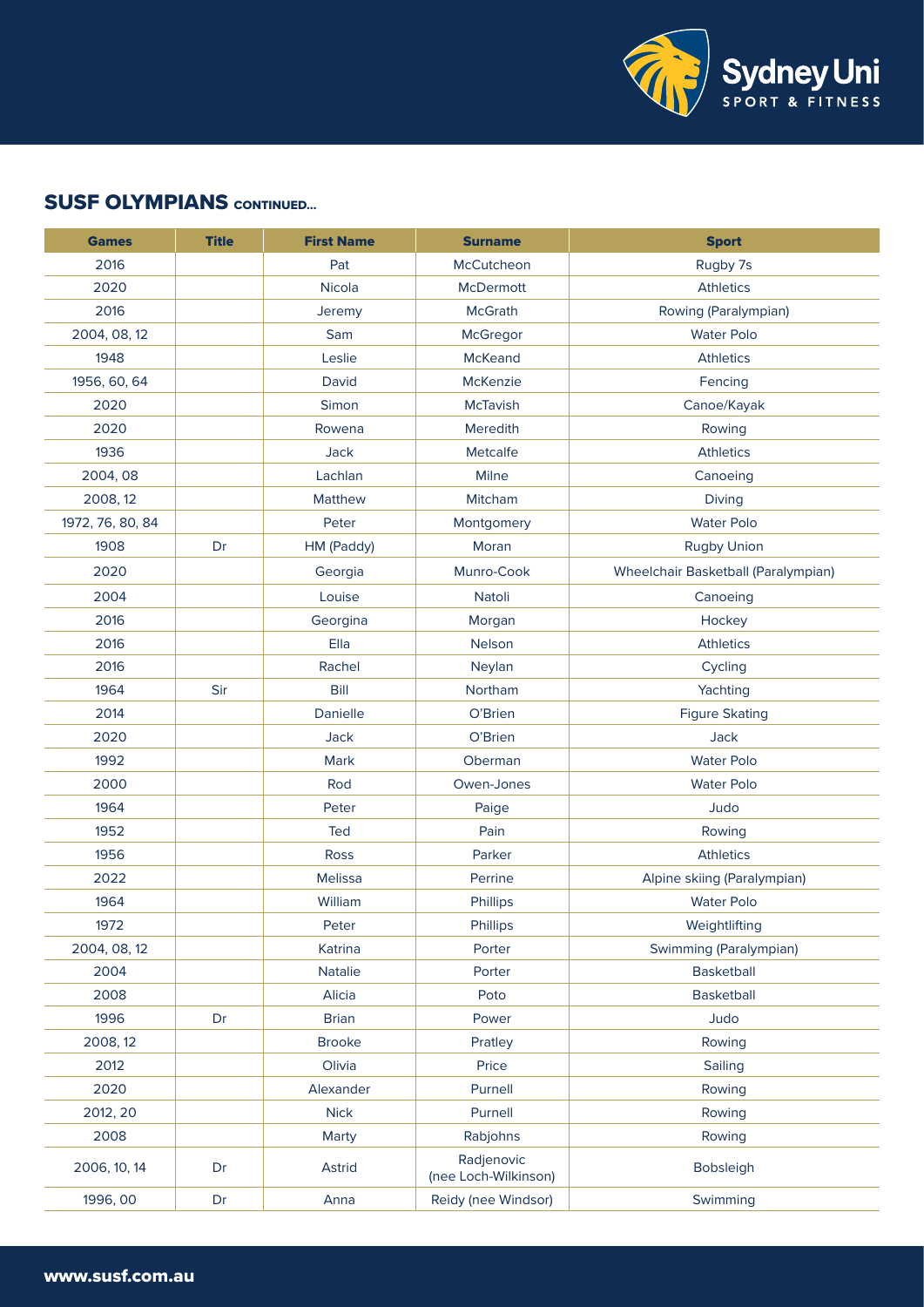

| <b>Games</b>     | <b>Title</b> | <b>First Name</b> | <b>Surname</b>       | <b>Sport</b>                        |
|------------------|--------------|-------------------|----------------------|-------------------------------------|
| 2016             |              | <b>Brendon</b>    | Reading              | <b>Athletics</b>                    |
| 2008             |              | Lachlan           | Renshaw              | <b>Athletics</b>                    |
| 2020             |              | Tara              | Rigney               | Rowing                              |
| 2008, 12         |              | Megan             | <b>Rivers</b>        | Hockey                              |
| 1964             | Dr           | Paul              | Rizzuto              | Fencing                             |
| 1960             |              | Lionel            | Robberds             | Rowing                              |
| 1968             |              | Greg              | Rogers               | Swimming                            |
| 1992, 96, 00     |              | Phil              | Rogers               | Swimming                            |
| 2004, 08, 12     |              | Sarah             | Rose                 | Swimming (Paralympian)              |
| 2016, 20         |              | Anneliese         | Rubie                | Athletics                           |
| 2016, 20         |              | Jaime             | Ryan                 | Sailing                             |
| 2008, 12         |              | Matt              | Ryan                 | Rowing                              |
| 2016, 20         |              | Will              | Ryan                 | Sailing                             |
| 2000             |              | Liz               | Scott (nee Weekes)   | <b>Water Polo</b>                   |
| 1976             |              | Christopher       | <b>Shinners</b>      | Rowing                              |
| 2004, 08, 12     |              | <b>Belinda</b>    | Snell                | <b>Basketball</b>                   |
| 2008             |              | Jeremy            | Stephenson           | Rowing                              |
| 2012, 16, 20     |              | <b>Murray</b>     | <b>Stewart</b>       | Canoe/Kayak                         |
| 2004, 08, 12     |              | Sarah             | <b>Stewart</b>       | Wheelchair Basketball (Paralympian) |
| 2020             |              | James             | Talbot               | Rowing (Paralympian)                |
| 2004             |              | Nathan            | Thomas               | Water polo                          |
| 2000             |              | Kirsten           | Thomson              | Swimming                            |
| 1952             | Dr           | Robert            | Tinning              | Rowing                              |
| 2020             |              | Goran             | Tomasevic            | <b>Water Polo</b>                   |
| 1984, 88, 92, 96 |              | Liane             | Tooth                | Hockey                              |
| 1964             | Dr           | Ted               | Trainer              | Gymnastics                          |
| 1948, 52         |              | John              | Treloar              | <b>Athletics</b>                    |
| 1964             |              | <b>Bob</b>        | Vagg                 | <b>Athletics</b>                    |
| 1912             |              | Robert            | Waley                | Rowing                              |
| 1972             |              | Sievli            | Wallwork             | Weightlifting                       |
| 1912             | Dr           | Hugh              | Ward                 | Rowing                              |
| 2014, 18, 22     |              | Aimee             | Watson               | <b>Cross Country Skiing</b>         |
| 2012             |              | Bronwen           | Watson               | Rowing                              |
| 2000             |              | Debbie            | Watson               | <b>Water Polo</b>                   |
| 2004, 08, 12, 16 |              | Prue              | Watt                 | Swimming (Paralympian)              |
| 2006             |              | Gregory           | Watts                | <b>Alpine Skiing</b>                |
| 2012             |              | Krystal           | Weir                 | Sailing                             |
| 2000, 04         |              | Elka              | Whalan (nee Graham)  | Swimming                            |
| 2000, 04, 08, 12 |              | <b>Thomas</b>     | Whalan               | <b>Water Polo</b>                   |
| 1996, 00, 04, 12 |              | Loudy             | Wiggins (nee Tourky) | Diving                              |